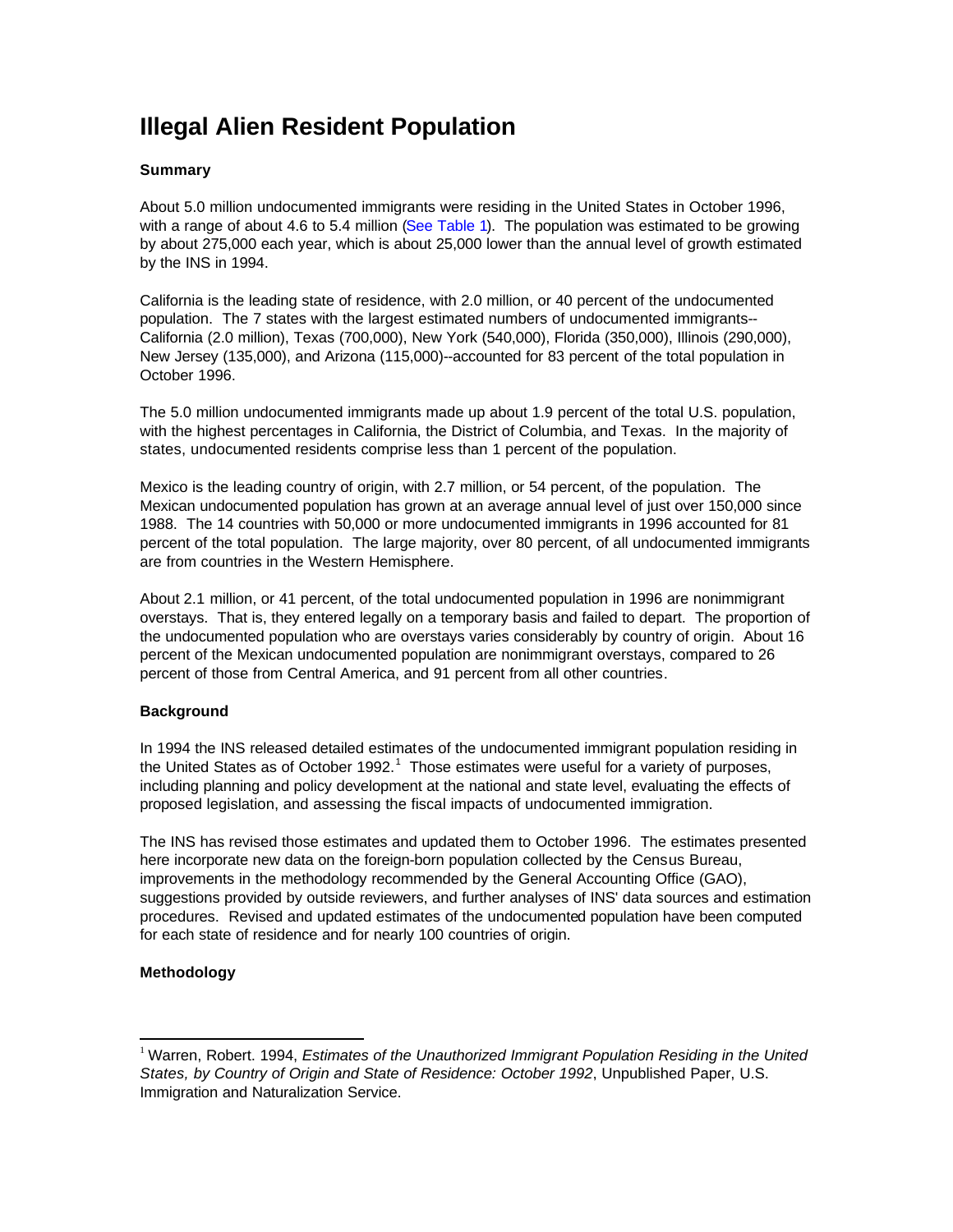The estimates were constructed by combining detailed statistics, by year of entry, for each component of change that contributes to the undocumented immigrant population residing in the United States. For most countries of the world, the typical way of entering the undocumented population in the United States is to arrive as a nonimmigrant and stay beyond the specified period of admission. This segment of the population, referred to here as "nonimmigrant overstays", constitutes roughly 40 percent of the undocumented immigrant population residing in the United States. The rest of the population, more widely publicized, enter surreptitiously across land borders, usually between official ports of entry. This part of the population, often referred to as EWIs (entry without inspection), includes persons from nearly every country, but a large majority of them are from Mexico; most of the rest are natives of Central American countries.

## **Primary Sets of Data**

The figures presented here were constructed from five primary sets of data. Each set of data was compiled separately for 99 countries and each continent of origin.

1) Entered before 1982--estimates (as of October 1988) of the undocumented immigrant population who established residence in the United States before 1982 and did not legalize under the [Immigration Reform and Control Act \(IRCA\) of 1986.](/graphics/aboutins/statistics/legishist/561.htm) The assumption used to estimate this part of the population is based on estimates developed by the Census Bureau using data from the June 1988 Current Population Survey (CPS).

2) Net overstays--estimates for 1982 to 1996 of the net number of nonimmigrant overstays, for 99 countries of origin, derived from INS data bases. Estimates were derived by: a) matching INS I-94 arrival/departure records; b) adjusting for the incomplete collection of departure forms; and c) subtracting the number of nonimmigrant overstays who subsequently either departed or adjusted to legal resident status.

3) Net EWIs--estimates of the number from each country who entered without inspection (EWI) and established residence here between 1982 and 1996. A very large majority of all EWIs are from Mexico. Average annual estimates of Mexican EWIs were derived by: a) adjusting the CPS count of the Mexican-born population for underenumeration; b) subtracting the estimated legally resident population counted in the CPS; and c) subtracting the estimated number of net overstays.

4) Mortality--estimates of the annual number of deaths to the resident undocumented immigrant population. The estimates were derived using an annual crude death rate of 3.9 per 1,000, which was computed using a modified age distribution of IRCA applicants and age-specific death rates of the foreign-born population.

5) Emigration--estimates of the number of undocumented immigrants who resided here at the beginning of a period (either October 1988 or October 1992), and who emigrated from the United States in the following 4-year period. Estimates of emigration are based on statistics published by the [Census Bureau in Technical Paper No. 9.](/graphics/exec/leaving.asp?http://www.census.gov/population/www/documentation/twps0009/twps0009.html)

## **Construction of the Estimates**

Estimates of the undocumented immigrant population were derived for October 1988, October 1992, and October 1996 for 99 individual countries and for each continent of origin. The calculations were carried out separately for overstays and EWIs.

## **Estimates by State of Residence**

In the earlier estimates for October 1992, the state distribution of the undocumented population was based on the U.S. residence pattern of each country's applicants for legalization under IRCA; the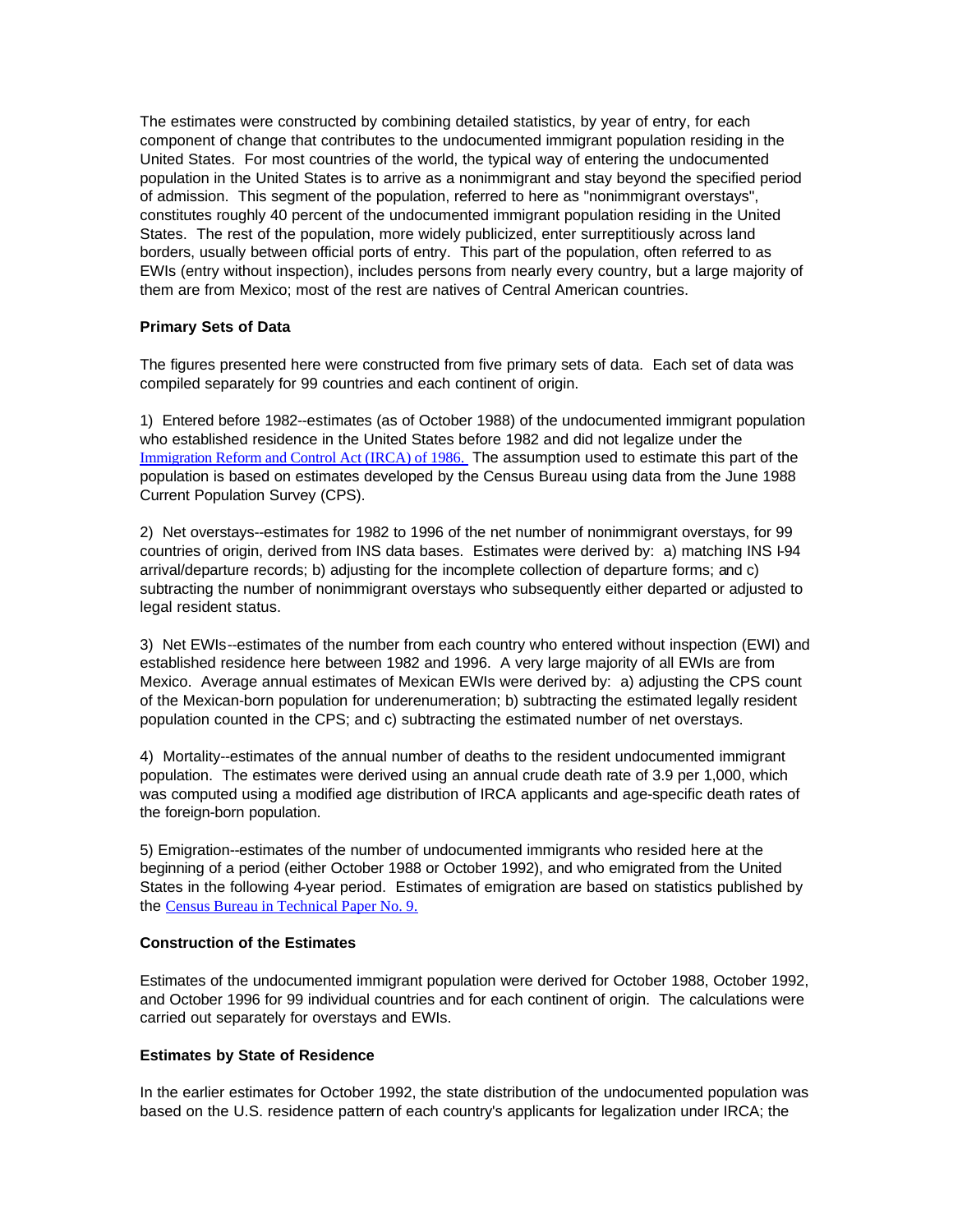results were summed to obtain state totals. This assumed that, for each country of origin, undocumented immigrants who resided in the United States in October 1992 had the same U.S. residence pattern as IRCA applicants from that country. The revised and updated estimates presented here incorporate the same assumption for the October 1988 undocumented population. However, it was necessary to develop new methods of deriving state estimates for October 1992 and 1996 that would reflect more recent patterns of geographic settlement.

As noted, the estimates of the undocumented population were constructed separately for overstays and EWIs. This permitted the distribution of the overstay and EWI populations to states using data most appropriate for the type of population. For overstays, the cohorts that arrived in the 1988-92 and 1992-96 periods were distributed to state of residence based on annual estimates of overstays by state of destination for 1986 to 1989. For EWIs who entered during these periods, the totals were distributed to state of residence using INS statistics for the early 1990s on the destination of the beneficiaries of aliens who legalized under IRCA.

#### **Limitations**

Estimating the size of a hidden population is inherently difficult. Overall, the figures presented here generally reflect the size, origin, and geographic distribution of the undocumented immigrant population residing in the United States during the mid-1990s. The estimates probably reduce the range of error for the total population to a few hundred thousand rather than a few million, which was the error range during the late 1970s and into the 1980s. The estimates for most countries should be fairly precise because they were constructed primarily from data on nonimmigrant arrivals, departures, and adjustments of status that have relatively small margins of error.

Although the estimates are based on the most reliable information available, they clearly have limitations. For example, the estimates make no allowance for students or other long-term nonimmigrants, and the estimates for some countries could be underestimated because of special circumstances (e.g., Dominicans entering illegally via Puerto Rico; ships arriving undetected from China).

The figures for some countries overstate the actual undocumented population. In general, the net nonimmigrant overstay figures are more likely to be overestimates than underestimates because the collection of departure forms for long-term overstays who depart probably is less complete than for those who depart within the first year.

The estimates include a large number of persons who have not been admitted for lawful permanent residence but are permitted to remain in the United States pending the determination of their status or until conditions improve in their country of origin. This category includes many of the undocumented immigrants from El Salvador, aliens from other countries in a status referred to as "deferred enforced departure", and IRCA applicants whose cases have not been finally resolved.

The number of EWIs is the most difficult component to estimate with precision, and errors in this component have the largest effect on the estimated undocumented population from Mexico. In particular, the shortage of information about two components--emigration of legally resident immigrants and undercount in the CPS--makes it difficult to derive acceptable residual estimates of the number of undocumented immigrants counted in the CPS.

The estimates presented here are based on the most extensive array of figures ever compiled for the purpose; nevertheless, they should be used with caution because of the inherent limitations in the data available for estimating the undocumented immigrant population. This uncertainty was addressed by using alternative assumptions to produce "high" and "low" population estimates for October 1996. In the following discussion of the estimates, the mid-range population figures are used for simplicity of presentation.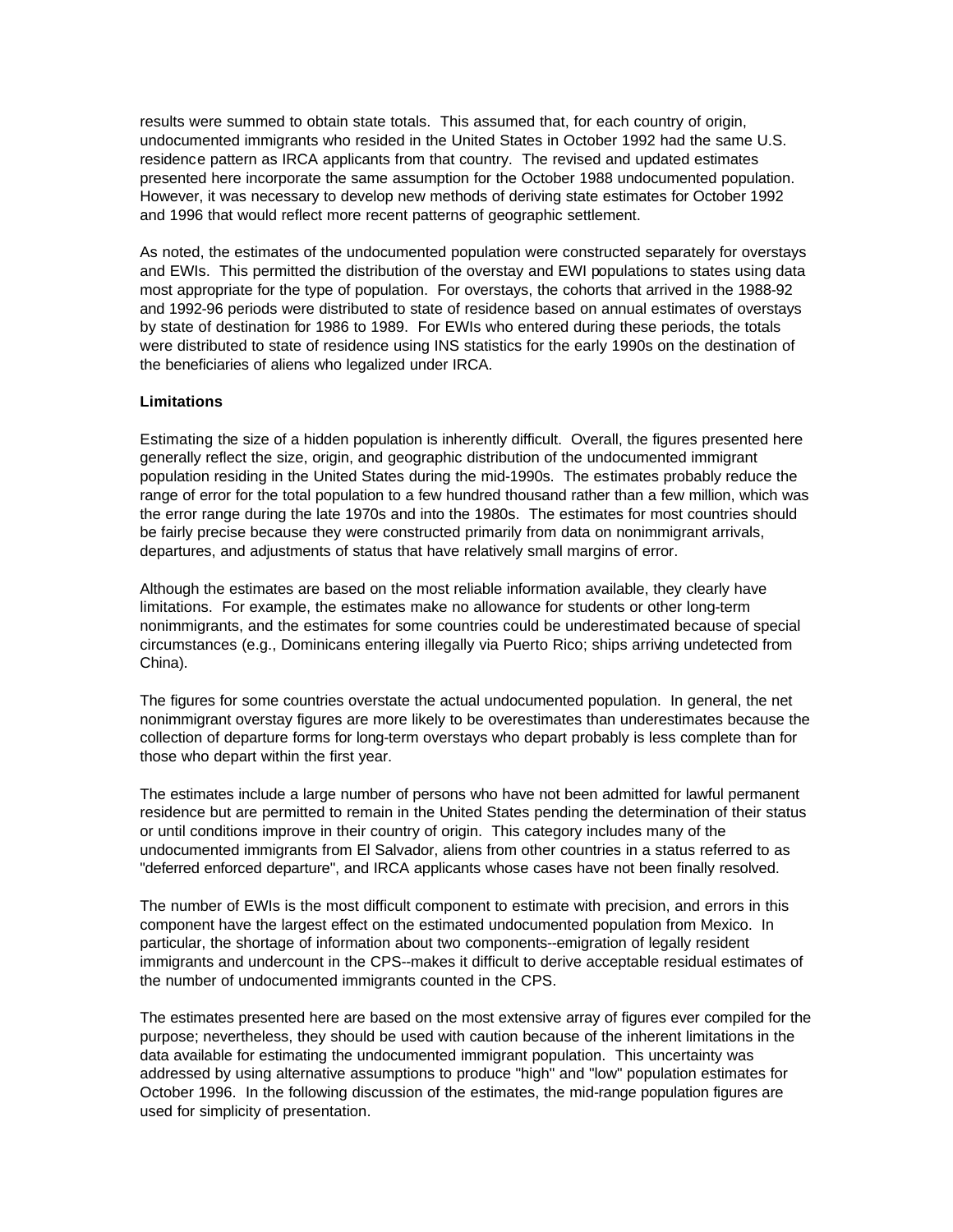#### **Results**

#### **National Estimates**

The total number of undocumented immigrants residing in the United States in October 1996 is estimated to be 5.0 million (See Table 1), with a range of about 4.6 to 5.4 million. The estimate for October 1996 is about 1.1 million higher than the revised estimate of 3.9 million for October 1992; this implies that the population grew by about 275,000 annually during the 1992-96 period, about the same as the annual growth of 281,000 estimated for the previ ous period. The original INS estimates for October 1992 and October 1988, released in 1994, showed average annual growth of 300,000.

The undocumented population grows at varying levels from year to year, but the data available to make these estimates do not permit the derivation of annual figures to measure year-to-year changes. However, the similar levels of growth for the 1988-92 and 1992-96 periods, 281,000 and 275,000, respectively, suggest that the overall level of growth has been fairly constant over the past decade. This also indicates that the rate of growth of the undocumented resident population has declined since 1988.

#### **State of Residence**

The estimates for states reflect the well-established pattern of geographic concentration of undocumented immigrants in the United States. As expected, California was the leading state of residence, with 2.0 million, or 40 percent, of the total number of undocumented residents in October 1996. Seven states--California (2.0 million), Texas (700,000), New York (540,000), Florida (350,000), Illinois (290,000), New Jersey (135,000), and Arizona (115,000)--accounted for 83 percent of the population in October 1996 (See Table 1).

The estimated undocumented population of California has grown by an average of about 100,000 annually since the end of the IRCA legalization program in 1988. More than 83 percent of total growth of the undocumented population since 1988 has occurred in the top seven states. With the exception of Massachusetts (6,000), none of the remaining 43 states grew by more than 3,000 undocumented residents annually. In 27 states, the undocumented population grew by an average of 1,000 or less each year.

## **Country of Origin**

Mexico is the leading source country of undocumented immigration to the United States. In October 1996 an estimated 2.7 million undocumented immigrants from Mexico had established residence here (See Table 1). Mexican undocumented immigrants constituted about 54 percent of the total undocumented population. The estimated population from Mexico increased by just over 150,000 annually in both the 1988-92 and 1992-96 periods.

The estimated number of Mexican undocumented immigrants who arrived between 1990 and 1996 is based on data on country of birth and year of immigration collected by the Census Bureau in the March 1994, 1995, and 1996 [Current Population Surveys \(CPS\).](/graphics/exec/leaving.asp?http://www.census.gov/apsd/techdoc/cps/cps-main.html) Demographic analysis of the CPS data indicates that approximately 230,000 undocumented Mexican immigrants established residence annually between 1990 and 1996. This is the net annual addition of undocumented Mexicans who arrived during the period. Note, however, that it does not reflect the average annual growth of the Mexican undocumented population. To compute average annual growth it is necessary to subtract the number of undocumented Mexicans who lived here in January 1990 and who emigrated, died, or adjusted to legal permanent resident status during the 1990-96 period. This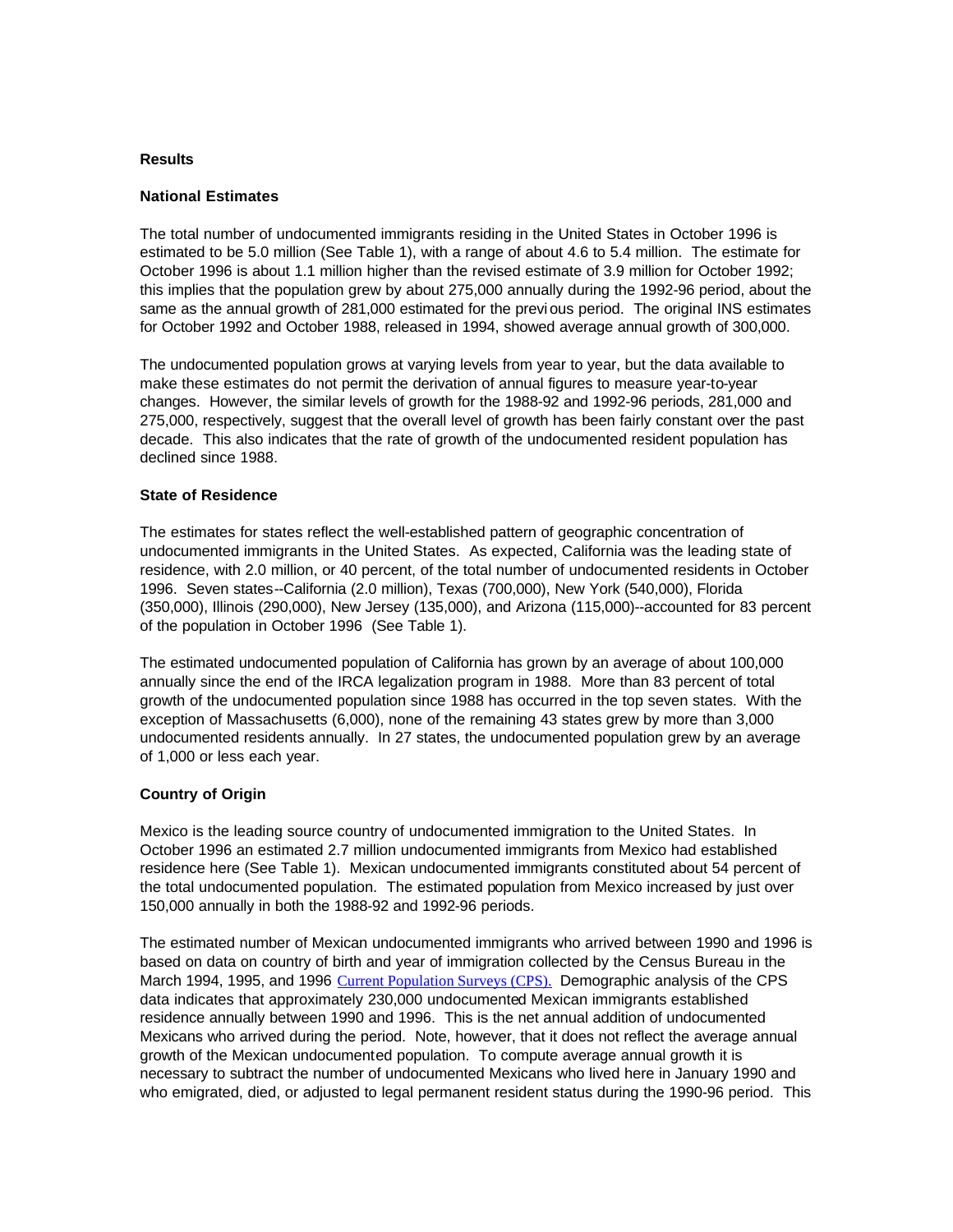last step produces the estimate cited above of just over 150,000 annual growth of the Mexican undocumented population since 1988.

In October 1996, 15 countries were each the source of 40,000 or more undocumented immigrants (See Table 1). The top five countries are geographically close to the United States--Mexico, El Salvador, Guatemala, Canada, and Haiti. Of the top 15 countries, only the Philippines, Poland, and Pakistan are outside the Western Hemisphere. The estimated undocumented population from Poland has declined by more than 25 percent, from 95,000 to 70,000, since 1988, possibly reflecting changed conditions in that country over the last several years.

Although undocumented immigrants come to the United States from all countries the world, relatively few countries add substantially to the population. The annual growth of the undocumented population can be grouped into four disparate categories: 1) Mexico, with more than half of the annual growth, adds just over 150,000 undocumented residents each year; 2) six countries--El Salvador, Guatemala, Canada, Haiti, Honduras, and the Dominican Republic--each add between 6,000 and 12,000 annually; 3) thirteen countries each add about 2,000 to 4,000 annually; and 4) the remaining approximately 200 other countries add a total of about 30,000 undocumented residents each year (See Table 1). A large majority of the additions each year, more than 80 percent, are from countries in the Western Hemisphere.